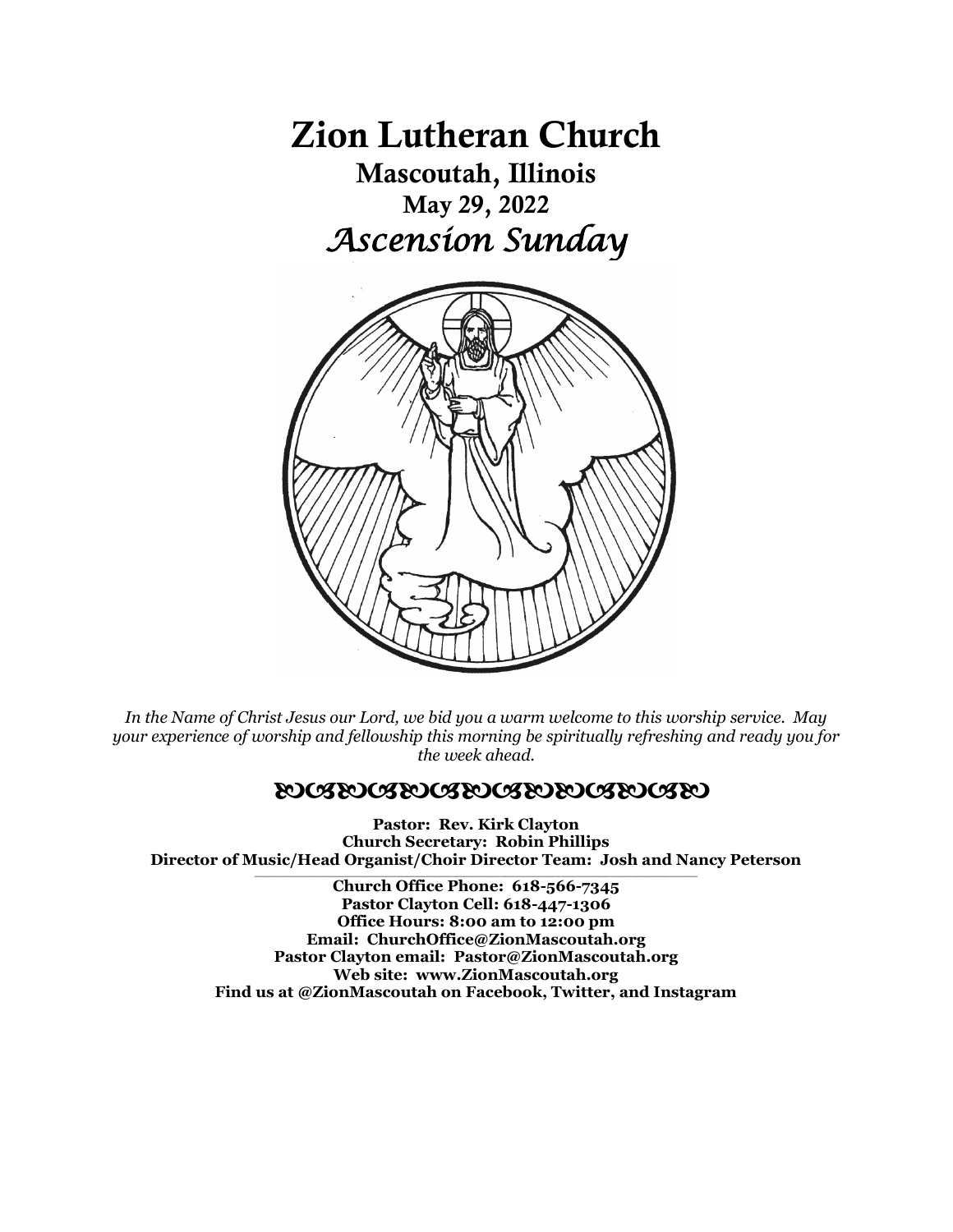# **Electronic Devices**

Please TURN OFF all cell phones and electronic devices when entering the sanctuary for worship so those around you may focus on the Word of God without electronic distraction. Thank you.

# **A Prayer to Begin Worship**

Lord Jesus, Lord of glory, who redeemed us to God by Your death and resurrection, and who even now sits in power at God's right hand, receive our faltering earthly praise and honor, and hasten the day when the whole church on earth enters the Kingdom of Glory to sing the songs of heaven with the great retinue of cherubim and angels, seraphim and saints gathered around Your Throne; who with the Father and the Holy Spirit are one God with dominion over us forever.

# LSB Divine Service Setting IV **With Communion (p. 203)**

# Confession and Absolution

# **Hymn A Hymn of Glory Let Us Sing** *LSB 493*

- **1 A hymn of glory let us sing! New hymns throughout the world shall ring: Alleluia, alleluia! Christ, by a road before untrod, Ascends unto the throne of God. Alleluia, alleluia! Alleluia, alleluia, alleluia!**
- **2 The holy apostolic band Upon the Mount of Olives stand. Alleluia, alleluia! And with His faithful foll'wers see Their Lord ascend in majesty. Alleluia, alleluia! Alleluia, alleluia, alleluia!**
- **3 To them the shining angels cry, "Why stand and gaze upon the sky?" Alleluia, alleluia! "This is the Savior," thus they say; "This is His glorious triumph day!" Alleluia, alleluia! Alleluia, alleluia, alleluia!**
- **4 "You see Him now, ascending high Up to the portals of the sky." Alleluia, alleluia! "Hereafter Jesus you shall see Returning in great majesty." Alleluia, alleluia! Alleluia, alleluia, alleluia!**
- **5 Be now our joy on earth, O Lord, And be our future great reward. Alleluia, alleluia! Then, throned with You forever, we Shall praise Your name eternally. Alleluia, alleluia! Alleluia, alleluia, alleluia!**

#### *Stand*

**6 O risen Christ, ascended Lord, All praise to You let earth accord: Alleluia, alleluia! You are, while endless ages run, With Father and with Spirit one. Alleluia, alleluia! Alleluia, alleluia, alleluia!**

Text: © 1978 Lutheran Book of Worship. Used by permission: LSB Hymn License no. 110001344

*The sign of the cross may be made by all in remembrance of their Baptism.*

#### **Invocation** *LSB 203*

**P** In the name of the Father and of the  $\pm$  Son and of the Holy Spirit.

C **Amen.**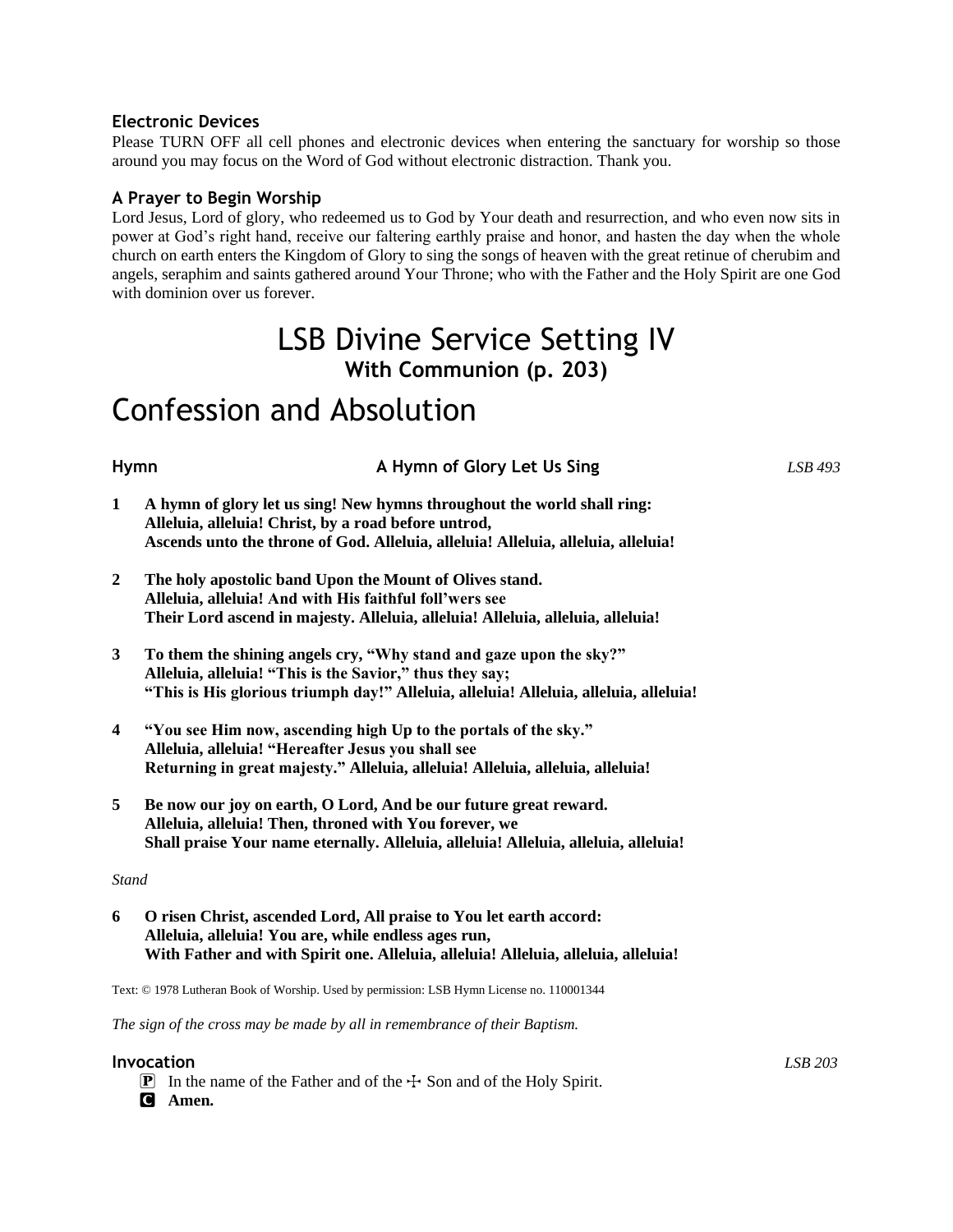### **Exhortation** *LSB 203*

- $\boxed{\mathbf{P}}$  Our help is in the name of the Lord,
- C **who made heaven and earth.**
- P If You, O Lord, kept a record of sins, O Lord, who could stand?
- C **But with You there is forgiveness; therefore You are feared.**
- P Since we are gathered to hear God's Word, call upon Him in prayer and praise, and receive the body and blood of our Lord Jesus Christ in the fellowship of this altar, let us first consider our unworthiness and confess before God and one another that we have sinned in thought, word, and deed, and that we cannot free ourselves from our sinful condition. Together as His people let us take refuge in the infinite mercy of God, our heavenly Father, seeking His grace for the sake of Christ, and saying: God, be merciful to me, a sinner.

### **Confession of Sins**

- $\boxed{\mathbf{P}}$  Let us then confess our sins to God our Father.
- C **Most merciful God, we confess that we are by nature sinful and unclean. We have sinned against You in thought, word, and deed, by what we have done and by what we have left undone. We have not loved You with our whole heart; we have not loved our neighbors as ourselves. We justly deserve Your present and eternal punishment. For the sake of Your Son, Jesus Christ, have mercy on us. Forgive us, renew us, and lead us, so that we may delight in Your will and walk in Your ways to the glory of Your holy name. Amen.**

### **Absolution**

P Almighty God in His mercy has given His Son to die for you and for His sake forgives you all your sins. As a called and ordained servant of Christ, and by His authority, I therefore forgive you all your sins in the name of the Father and of the  $\pm$  Son and of the Holy Spirit.

C **Amen.**

# Service of the Word

**Introit** *Ps. 27:1, 11a, 12; antiphon: Ps. 27:7a, 8b, 9a*

- **P** Hear, O LORD, when I cry aloud. Alleluia.
- C **Your face, LORD, do I seek; hide not Your face from me. Alleluia.**
- **P** The LORD is my light and my salvation; whom shall I fear?
- C **The LORD is the stronghold of my life; of whom shall I be afraid?**
- **P** Teach me Your way, O LORD:
- C **give me not up to the will of my adversaries;**
- $\mathbf{P}$  for false witnesses have risen against me,
- C **and they breathe out violence.**
- **Glory be to the Father and to the Son**
- **and to the Holy Spirit;**
- **as it was in the beginning,**

**is now, and will be forever. Amen.**

**P** Hear, O LORD, when I cry aloud. Alleluia.

C **Your face, LORD, do I seek; hide not Your face from me. Alleluia.**

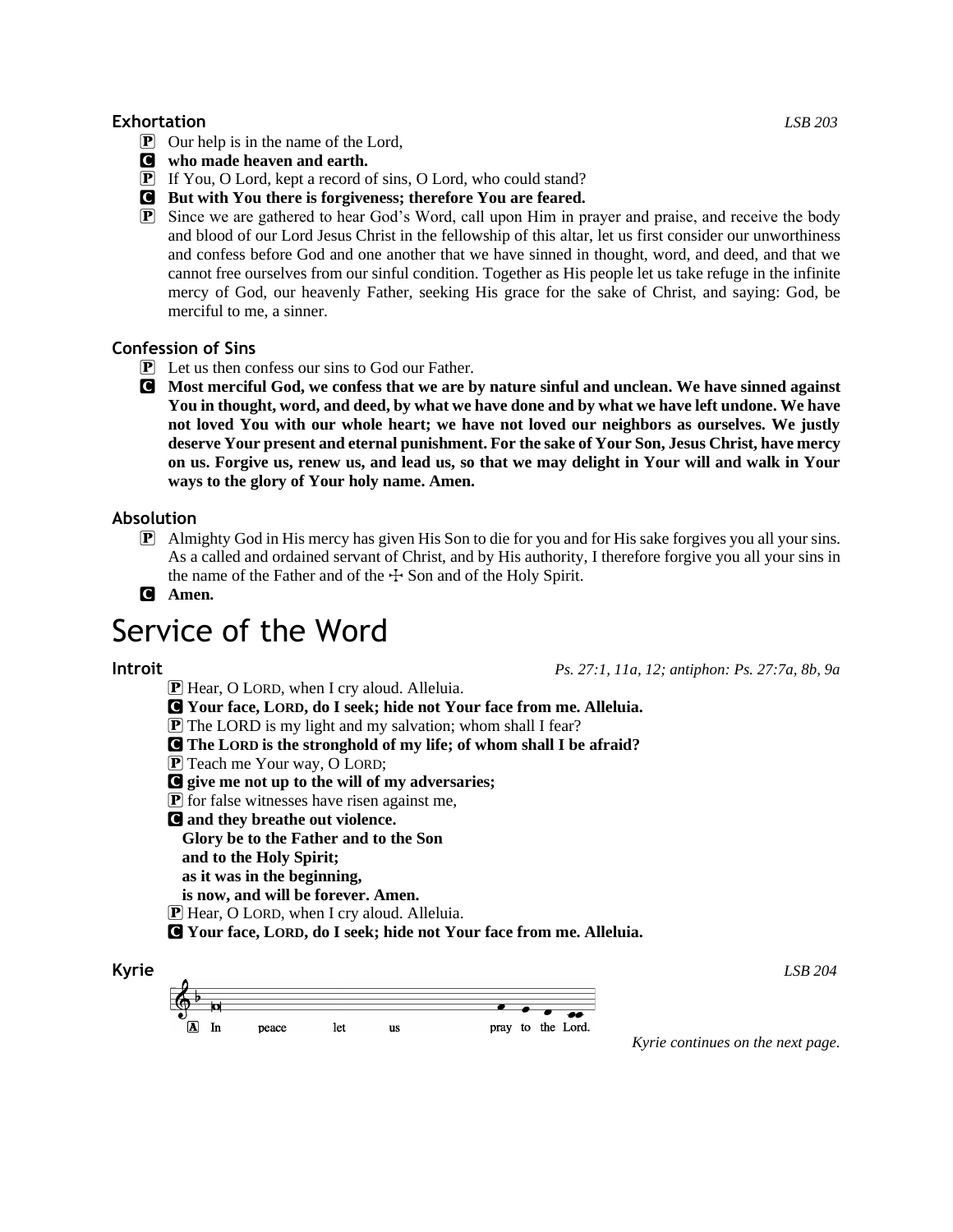

A For the gift of divine peace and of pardon, with all our heart and with all our mind, let us pray to the Lord.



A For the holy Christian Church, here and scattered throughout the world, and for the proclamation of the Gospel and the calling of all to faith, let us pray to the Lord.



A For this nation, for our cities and communities, and for the common welfare of us all, let us pray to the Lord.



I Lord, have mer-cy; Christ, have mer-cy; Lord, have mer-cy.

A For seasonable weather and for the fruitfulness of the earth, let us pray to the Lord.



A For those who labor, those whose work is difficult or dangerous, and for all who travel, let us pray to the Lord.



A For all those in need, for the hungry and homeless, for the widowed and orphaned, and for all those in prison, let us pray to the Lord.



A For the sick and dying and for all those who care for them, let us pray to the Lord.



A For these and for all our needs of body and soul, let us pray to the Lord.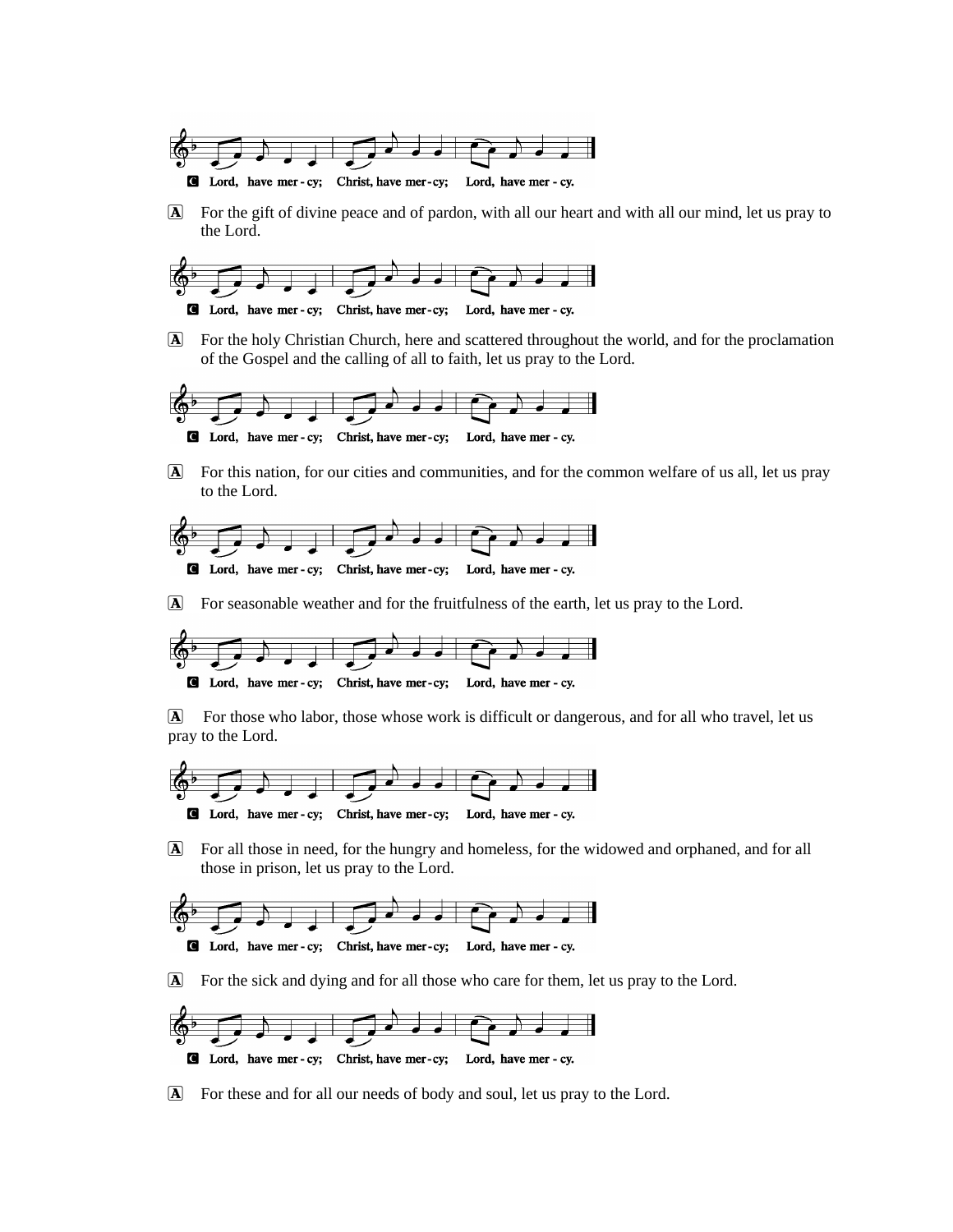

A Help, save, comfort, and defend us gracious Lord.



**C** Lord, have mer-cy; Christ, have mer-cy; Lord, have mer - cy.

# **Gloria in Excelsis** *LSB 204*



#### **Salutation and Collect of the Day**

- P The Lord be with you.
- C **And also with you.**
- **P** Let us pray.

O King of glory, Lord of hosts, uplifted in triumph far above all heavens, leave us not without consolation but send us the Spirit of truth whom You promised from the Father; for You live and reign with Him and the Holy Spirit, one God, now and forever.

C **Amen.**

#### *Sit*

#### **Old Testament Reading** *2 Kings 2:5–15*

The sons of the prophets who were at Jericho drew near to Elisha and said to him, "Do you know that today the LORD will take away your master from over you?" And he answered, "Yes, I know it; keep quiet."

Then Elijah said to him, "Please stay here, for the LORD has sent me to the Jordan." But he said, "As the LORD lives, and as you yourself live, I will not leave you." So the two of them went on. Fifty men of the sons of the prophets also went and stood at some distance from them, as they both were standing by the Jordan. Then Elijah took his cloak and rolled it up and struck the water, and the water was parted to the one side and to the other, till the two of them could go over on dry ground.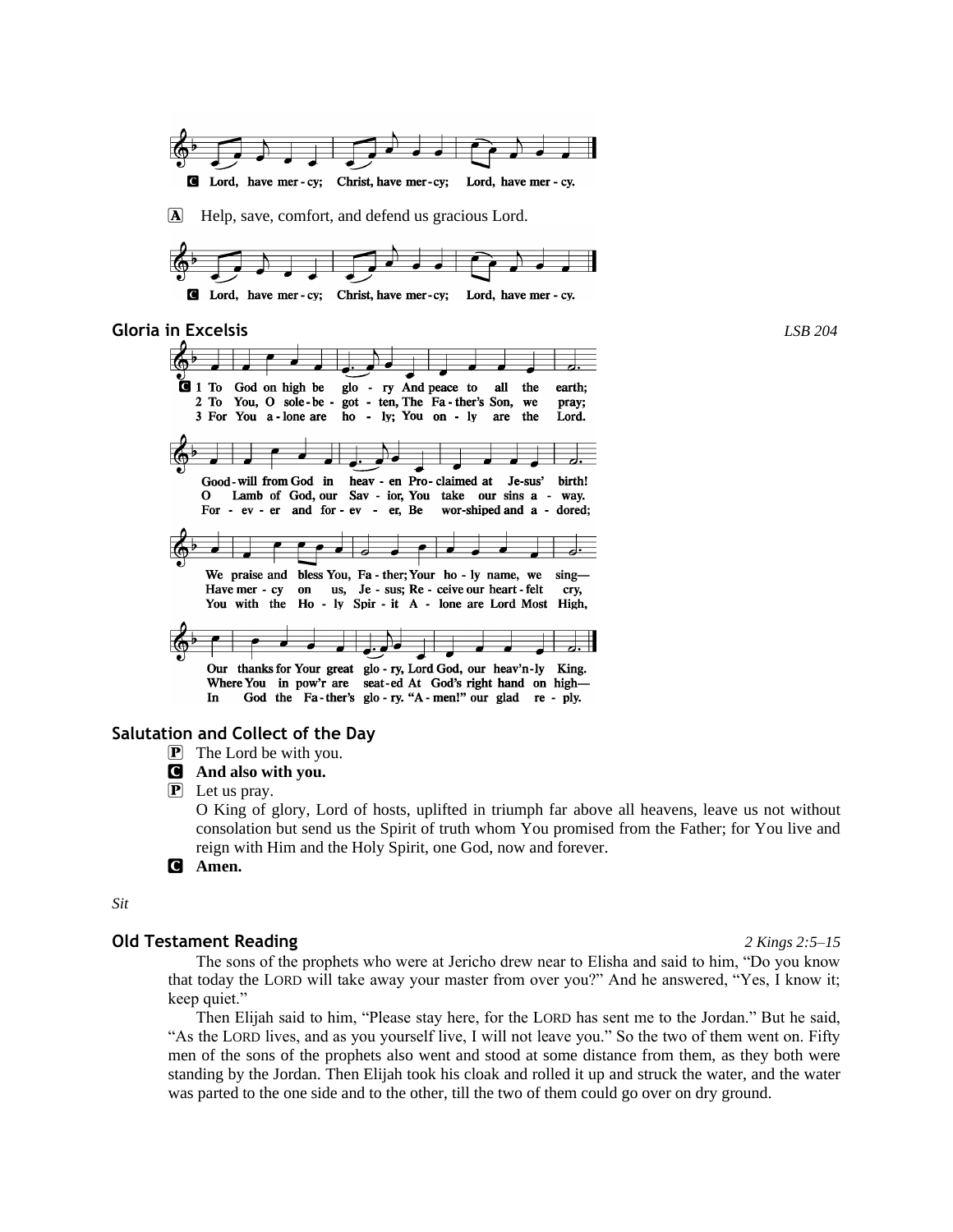When they had crossed, Elijah said to Elisha, "Ask what I shall do for you, before I am taken from you." And Elisha said, "Please let there be a double portion of your spirit on me." And he said, "You have asked a hard thing; yet, if you see me as I am being taken from you, it shall be so for you, but if you do not see me, it shall not be so." And as they still went on and talked, behold, chariots of fire and horses of fire separated the two of them. And Elijah went up by a whirlwind into heaven. And Elisha saw it and he cried, "My father, my father! The chariots of Israel and its horsemen!" And he saw him no more.

Then he took hold of his own clothes and tore them in two pieces. And he took up the cloak of Elijah that had fallen from him and went back and stood on the bank of the Jordan. Then he took the cloak of Elijah that had fallen from him and struck the water, saying, "Where is the LORD, the God of Elijah?" And when he had struck the water, the water was parted to the one side and to the other, and Elisha went over.

Now when the sons of the prophets who were at Jericho saw him opposite them, they said, "The spirit of Elijah rests on Elisha." And they came to meet him and bowed to the ground before him.

 $\boxed{\mathbf{P}}$  This is the Word of the Lord.

C **Thanks be to God.**

#### **Children's Choir If I Were a Butterfly**

#### **Second Reading** *Acts 1:1–11*

In the first book, O Theophilus, I have dealt with all that Jesus began to do and teach, until the day when He was taken up, after He had given commands through the Holy Spirit to the apostles whom He had chosen. To them He presented Himself alive after His suffering by many proofs, appearing to them during forty days and speaking about the kingdom of God.

And while staying with them He ordered them not to depart from Jerusalem, but to wait for the promise of the Father, which, He said, "you heard from Me; for John baptized with water, but you will be baptized with the Holy Spirit not many days from now."

So when they had come together, they asked Him, "Lord, will You at this time restore the kingdom to Israel?" He said to them, "It is not for you to know times or seasons that the Father has fixed by His own authority. But you will receive power when the Holy Spirit has come upon you, and you will be My witnesses in Jerusalem and in all Judea and Samaria, and to the end of the earth." And when He had said these things, as they were looking on, He was lifted up, and a cloud took Him out of their sight.

*(At this point the Paschal Candle--the large candle placed next to the Altar throughout the Easter season--is extinguished. The smoke from the extinguished candle rises toward heaven just as Jesus rose into heaven, giving us a visual reminder of Christ's ascension. For more information about the Paschal Candle, please see the announcement at the back of the bulletin.)*

And while they were gazing into heaven as He went, behold, two men stood by them in white robes, and said, "Men of Galilee, why do you stand looking into heaven? This Jesus, who was taken up from you into heaven, will come in the same way as you saw Him go into heaven."

 $\overline{P}$  This is the Word of the Lord.

C **Thanks be to God.**

#### *Stand*

#### **Alleluia and Verse** *LSB 205*

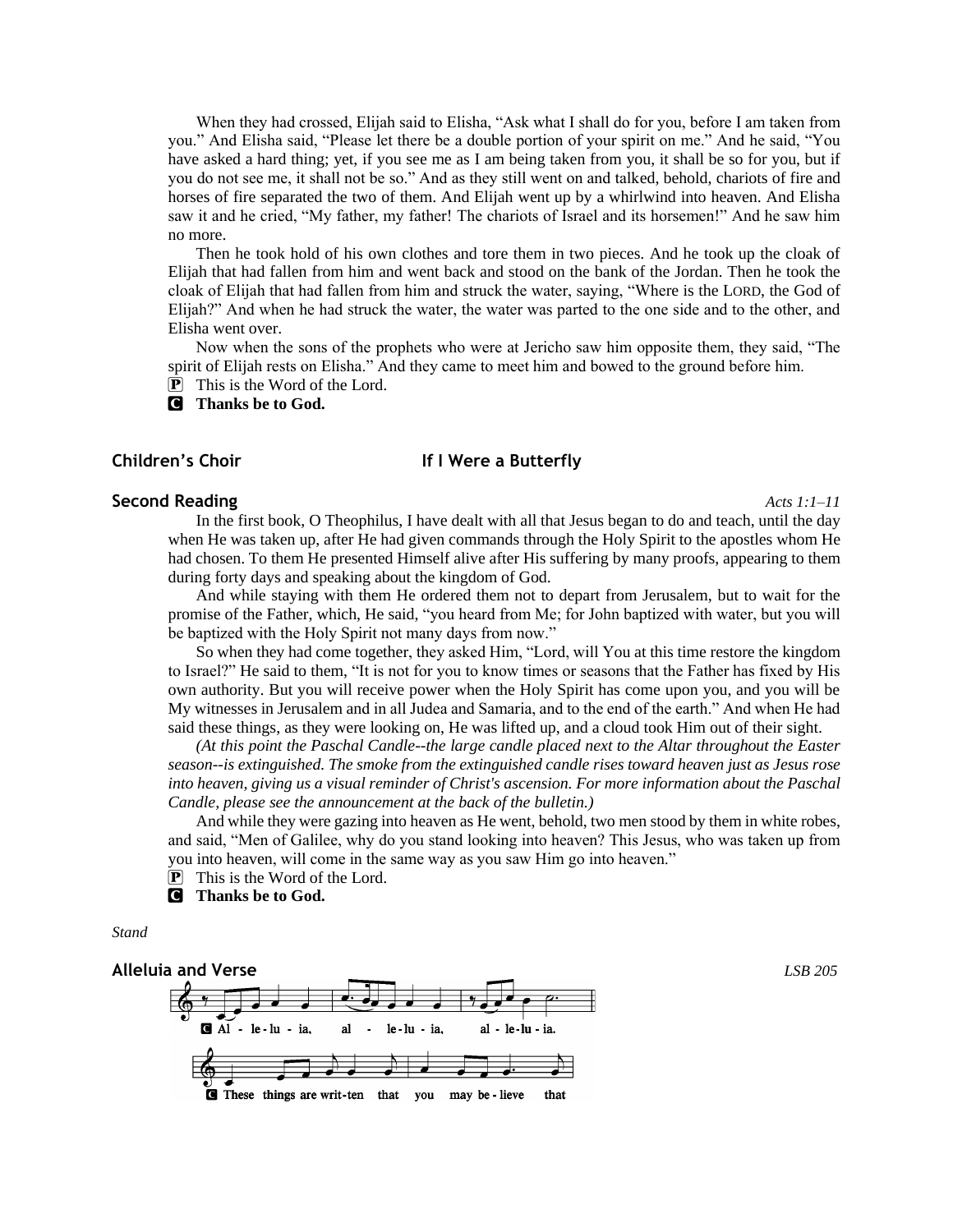

### **Holy Gospel** *Luke 24:44–53*

**P** The Holy Gospel according to St. Luke, the  $24<sup>th</sup>$  chapter.

#### **G** Glory to You, O Lord.

[Jesus] said to them, "These are My words that I spoke to you while I was still with you, that everything written about Me in the Law of Moses and the Prophets and the Psalms must be fulfilled." Then He opened their minds to understand the Scriptures, and said to them, "Thus it is written, that the Christ should suffer and on the third day rise from the dead, and that repentance and forgiveness of sins should be proclaimed in His name to all nations, beginning from Jerusalem. You are witnesses of these things. And behold, I am sending the promise of My Father upon you. But stay in the city until you are clothed with power from on high."

Then He led them out as far as Bethany, and lifting up His hands He blessed them. While He blessed them, He parted from them and was carried up into heaven. And they worshiped Him and returned to Jerusalem with great joy, and were continually in the temple blessing God.

P This is the Gospel of the Lord.

C **Praise to You, O Christ.**

#### **Nicene Creed**

C **I believe in one God, the Father Almighty, maker of heaven and earth and of all things visible and invisible.**

 **And in one Lord Jesus Christ, the only-begotten Son of God, begotten of His Father before all worlds, God of God, Light of Light, very God of very God, begotten, not made, being of one substance with the Father, by whom all things were made; who for us men and for our salvation came down from heaven and was incarnate by the Holy Spirit of the virgin Mary and was made man; and was crucified also for us under Pontius Pilate. He suffered and was buried. And the third day He rose again according to the Scriptures and ascended into heaven and sits at the right hand of the Father. And He will come again with glory to judge both the living and the dead, whose kingdom will have no end.**

 **And I believe in the Holy Spirit, the Lord and giver of life, who proceeds from the Father and the Son, who with the Father and the Son together is worshiped and glorified, who spoke by the prophets. And I believe in one holy Christian and apostolic Church, I acknowledge one Baptism for the**  remission of sins, and I look for the resurrection of the dead and the life  $\pm$  of the world to come. **Amen.**

*Sit*

# **Hymn Up Through the Endless Ranks of Angels** *LSB 491*

- **1 Up through endless ranks of angels, Cries of triumph in His ears, To His heav'nly throne ascending, Having vanquished all their fears, Christ looks down upon His faithful, Leaving them in happy tears.**
- **2 Death-destroying, life-restoring, Proven equal to our need, Now for us before the Father As our brother intercede; Flesh that for our world was wounded, Living, for the wounded plead!**

*Hymn continues on the next page.*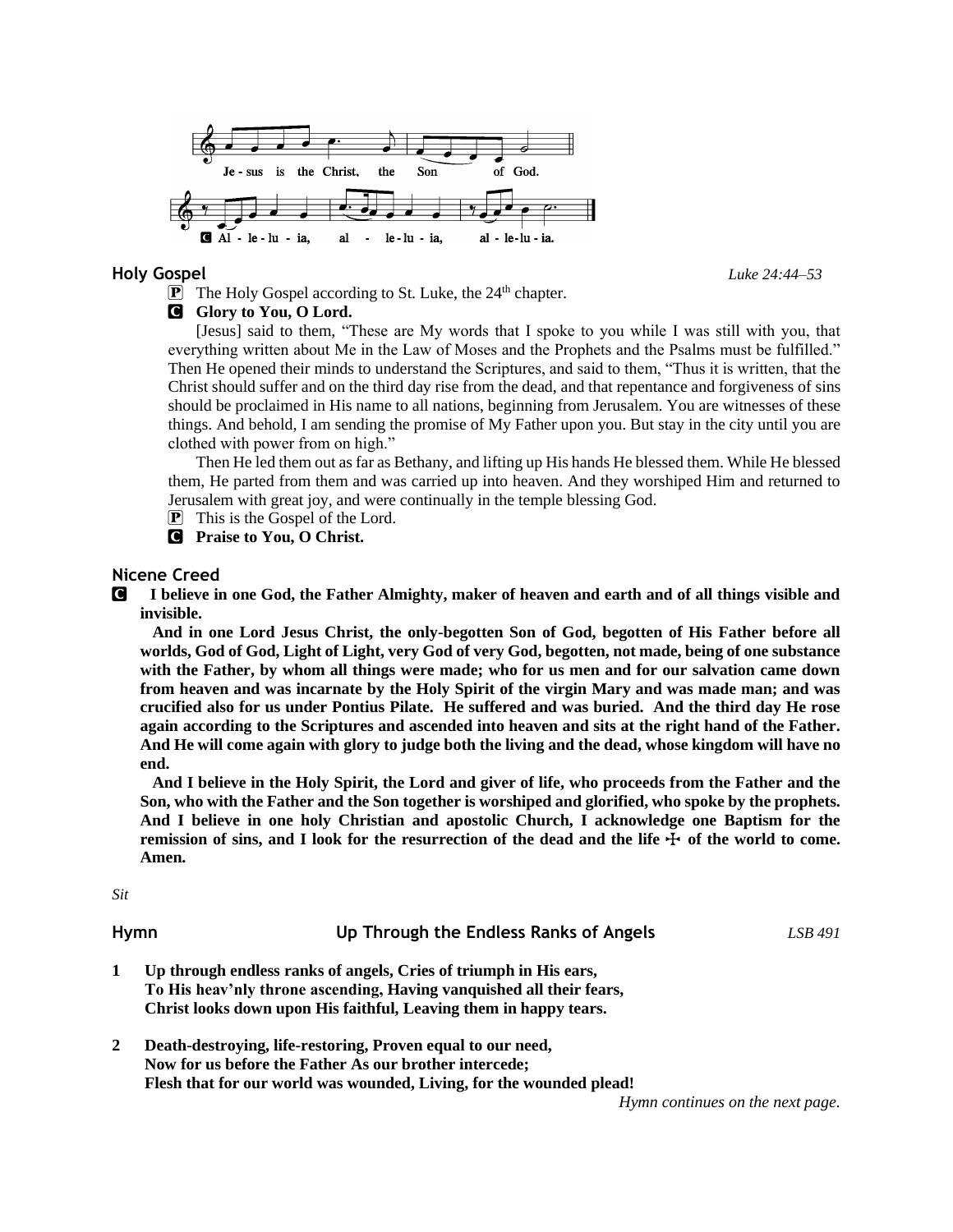**3 To our lives of wanton wand'ring Send Your Spirit, promised guide; Through our lives of fear and failure With Your pow'r and love abide; Welcome us, as You were welcomed, To an endless Eastertide.**

*Stand*

| 4 | Alleluia, alleluia! Oh, to breathe the Spirit's grace! |
|---|--------------------------------------------------------|
|   | Alleluia, alleluia! Oh, to see the Father's face!      |
|   | Alleluia, alleluia! Oh, to feel the Son's embrace!     |

Text: © 1974 Augsburg Publishing House. Used by permission: LSB Hymn License no. 110001344

*Sit*

|              | <b>Sermon</b> | Thus It Is Written                                                                                                                                                                                                                                                                |         |
|--------------|---------------|-----------------------------------------------------------------------------------------------------------------------------------------------------------------------------------------------------------------------------------------------------------------------------------|---------|
|              | Hymn          | Look, Ye Saints, the Sight is Glorious                                                                                                                                                                                                                                            | LSB 495 |
| $\mathbf{1}$ |               | Look, ye saints, the sight is glorious; See the Man of Sorrows now!<br>From the fight returned victorious, Ev'ry knee to Him shall bow.<br>Crown Him! Crown Him! Crown Him! Crown Him! Crown Him! Crown Him!<br>Crowns become the victor's brow. Crowns become the victor's brow. |         |

- **2 Crown the Savior! Angels, crown Him! Rich the trophies Jesus brings; On the seat of pow'r enthrone Him While the vault of heaven rings. Crown Him! Crown Him! Crown Him! Crown Him! Crown Him! Crown Him! Crown the Savior King of kings. Crown the Savior King of kings.**
- **3 Sinners in derision crowned Him, Mocking thus the Savior's claim; Saints and angels crowd around Him, Own His title, praise His name. Crown Him! Crown Him! Crown Him! Crown Him! Crown Him! Crown Him! Spread abroad the victor's fame. Spread abroad the victor's fame.**
- **4 Hark, those bursts of acclamation! Hark, those loud triumphant chords! Jesus takes the highest station; Oh, what joy the sight affords! Crown Him! Crown Him! Crown Him! Crown Him! Crown Him! Crown Him! King of kings and Lord of lords! King of kings and Lord of lords!**

Text: Public domain

# **Special Recognition of Jeff Fick, in honor of 40 years of Lutheran Education**

*Stand*

# **Prayer of the Church**

- $\mathbf{P}$  O Lord Jesus Christ, exalted far above all principalities, power, might, and dominion, at whose name every knee should bow, not only in this world but also in the world to come,
- C **accept our praise and adoration.**
- $\mathbf{P}$  We know that our praise cannot exalt You any higher than the position You already have at the right hand of God the Father,
- C **yet we are bold enough to believe that You delight in the commendation of Your children.**
- $\mathbf{P}$  Accept our humble thanks for giving us the privilege of being part of Your body, the Church.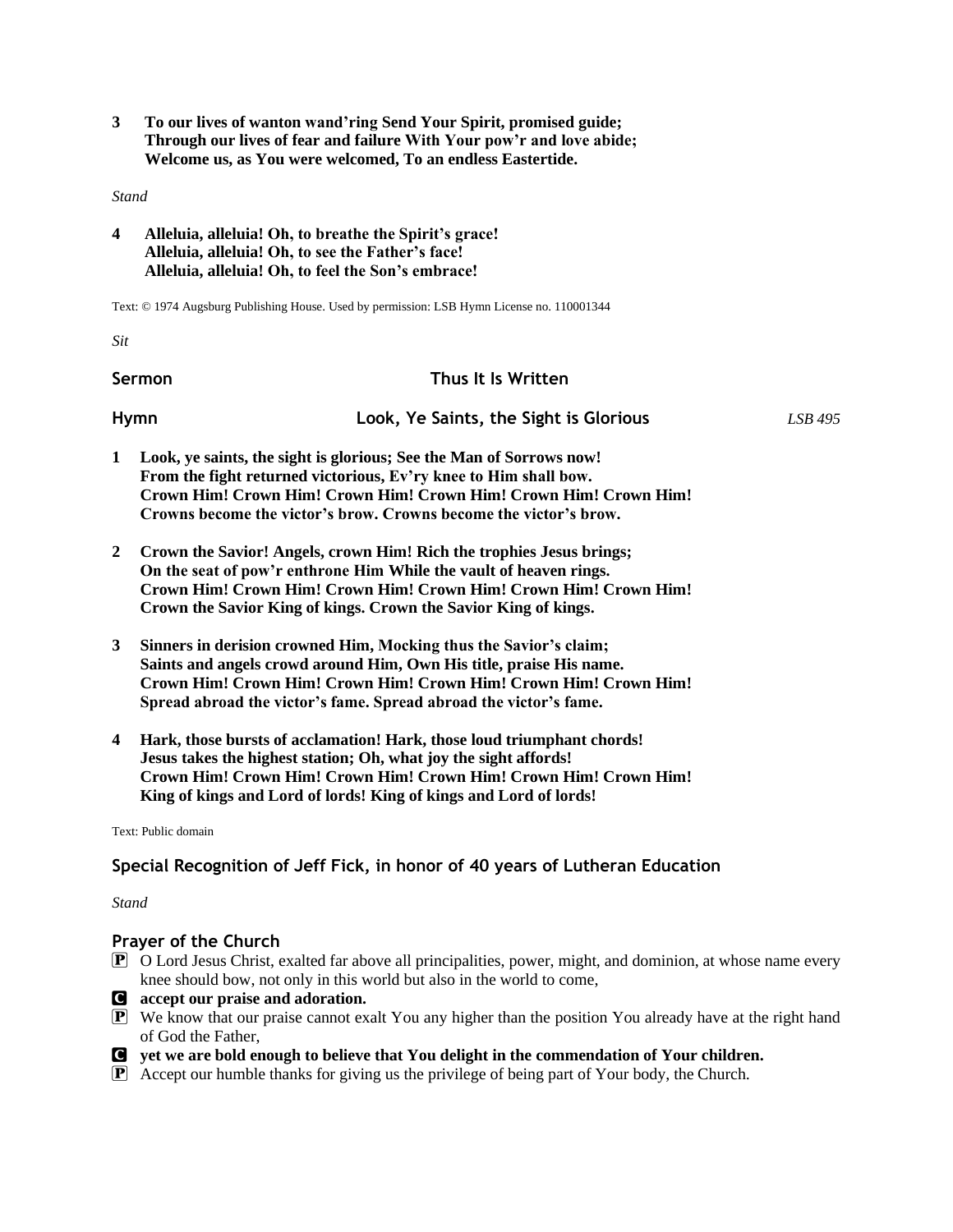- C **For the many appearances You made after Your resurrection, proving to witnesses that You had risen from the dead, we are grateful.**
- $\mathbf{P}$  We also thank You for assembling so many of the faithful to witness Your ascension.
- C **These witnesses to Your resurrection and ascension inspire us to follow You.**
- P As the ascended Head of the Church, O Lord, You are aware of the many problems confronting the Church today.
- C **We do not ask that our work be made easier, but only for Your power to help us cope with the problems.**
- $\mathbf{P}$  Help us to be Your hands, doing deeds of kindness.
- C **Help us to be Your feet, running errands of mercy.**
- P Help us to be Your mouth witnessing to Your love and salvation.

### *WE GO TO THE LORD IN PRAYER FOR*

- Daniel Bretz, Shirley Braeutigam, and Elizabeth Bretz as they celebrate their baptismal anniversaries this week.
- Thanksgiving for Jeff Fick for 40 years of faithful service as a Lutheran school teacher, principal, and district executive.
- Anna Mae Krausz, for rest, comfort and for the staff taking care of her at the nursing home.
- Zion's VBS program, for the students and volunteers, that all may come to know and experience God's grace through this program.
- International Student Ministry at SIU-E, as 70 new International students have arrived for the summer.
- All officers, board members, and committee members of Zion.
- Faithfulness in reception of Word and Sacraments.

 $\mathbf{P}$  When at last we have fulfilled Your purpose in our lives,

C **take us to Your ascension throne, where we may share Your glory forevermore. Amen.**

# **Offering**

*OFFERING OPTIONS: While we are not passing the offering plate during the service at Zion, here are three ways to share your offering for the Lord's work: 1. Place your offering in the plates on the table in the narthex on your way in or out of church. 2. Mail your offering to the church office. 3. Use Zion's online giving program and make a donation through a PayPal account. Thank you for your ongoing generosity!*

# Service of the Sacrament

#### **Preface** *LSB 208*

- P The Lord be with you.
- C **And also with you.**
- $\overline{P}$  Lift up your hearts.
- C **We lift them to the Lord.**
- P Let us give thanks to the Lord our God.
- C **It is right to give Him thanks and praise.**
- P It is truly good, right, and salutary that we should at all times and in all places give thanks to You, O Lord, holy Father, almighty and everlasting God, for the countless blessings You so freely bestow on us and all creation. Above all, we give thanks for Your boundless love shown to us when You sent Your only-begotten Son, Jesus Christ, into our flesh and laid on Him our sin, giving Him into death that we might not die eternally. Because He is now risen from the dead and lives and reigns to all eternity, all who believe in Him will overcome sin and death and will rise again to new life. Therefore with angels and archangels and with all the company of heaven we laud and magnify Your glorious name, evermore praising You and saying: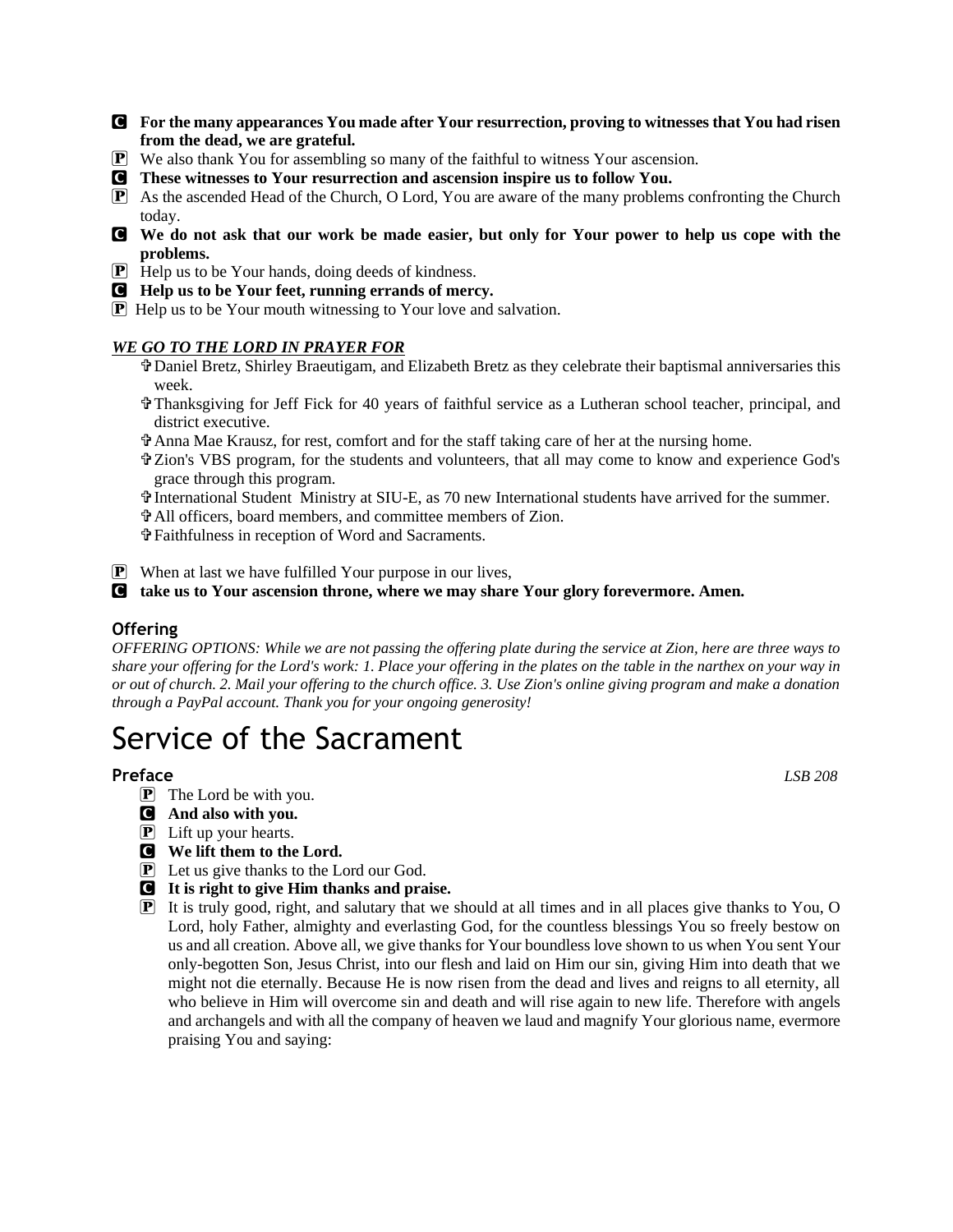

#### **Prayer of Thanksgiving**

P In the beginning You created all things by Your Word; and in the fullness of time Your Word became flesh and dwelt among us, full of grace and truth.

 $\mathbb{P}$  Let Your Word made flesh dwell richly among us that, faithfully eating His body and drinking His blood, we may receive the fullness of Your grace and truth in Christ Jesus, our Lord.

#### **Lord's Prayer**

C **Our Father who art in heaven, hallowed be Thy name, Thy kingdom come, Thy will be done on earth as it is in heaven; give us this day our daily bread; and forgive us our trespasses as we forgive those who trespass against us; and lead us not into temptation, but deliver us from evil. For Thine is the kingdom and the power and the glory forever and ever. Amen.**

#### **The Words of Our Lord**

- $\mathbb P$  Our Lord Jesus Christ, on the night when He was betrayed, took bread, and when He had given thanks, He broke it and gave it to the disciples and said: "Take, eat; this is  $My + body$ , which is given for you. This do in remembrance of Me."
- $\mathbb{P}$  In the same way also He took the cup after supper, and when He had given thanks, He gave it to them, saying: "Drink of it, all of you; this cup is the new testament in My  $+$  blood, which is shed for you for the forgiveness of sins. This do, as often as you drink it, in remembrance of Me."

#### **Pax Domini** *LSB 209*

- $\mathbf{P}$  The peace of the Lord be with you always.
- C **Amen.**

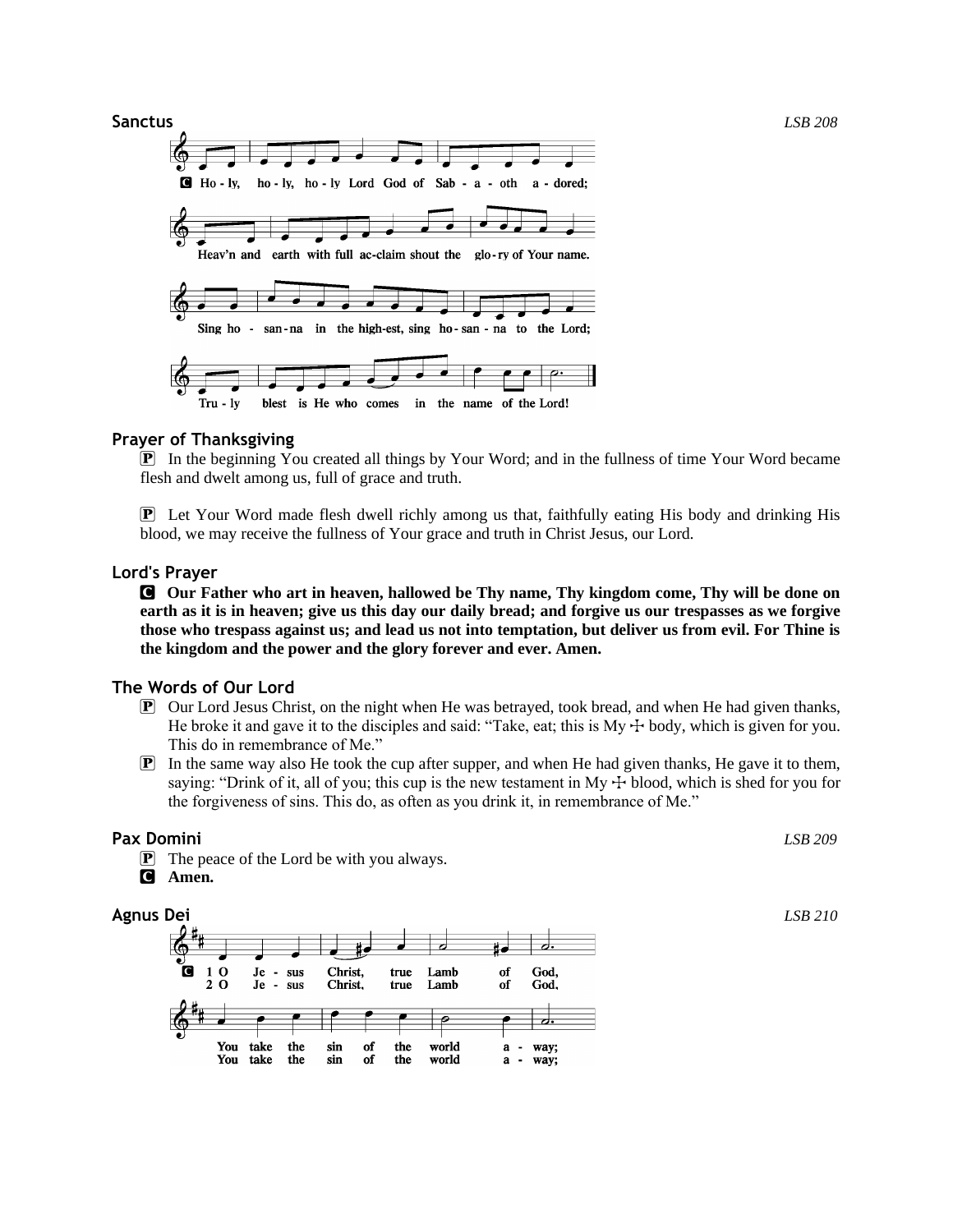

*Sit*

# **Distribution**

*During the Distribution, the camera will be focused on the cross at the front of Zion to allow for privacy for those who commune.*

*Zion Lutheran practices the policy of close communion, communing only those who share our common Biblical view of the Lord's Supper. If you are not a confirmed LCMS Lutheran, please confer with the pastor before communing.*

Take, eat; this is the true body of our Lord and Savior Jesus Christ, given into death for your sins. **Amen.**

Take, drink; this is the true blood of our Lord and Savior Jesus Christ, shed for the forgiveness of your sins. **Amen.**

|                | <b>Hymn</b><br>The Infant Priest Was Holy Born                                                                                                     | LSB 624 |
|----------------|----------------------------------------------------------------------------------------------------------------------------------------------------|---------|
| 1              | The infant Priest was holy born For us unholy and forlorn;<br>From fleshly temple forth came He, Anointed from eternity.                           |         |
| $\overline{2}$ | This great High Priest in human flesh Was icon of God's righteousness.<br>His hallowed touch brought sanctity; His hand removed impurity.          |         |
| $\mathbf{3}$   | The holy Lamb undaunted came To God's own altar lit with flame;<br>While weeping angels hid their eyes, This Priest became a sacrifice.            |         |
| 4              | But death would not the victor be Of Him who hung upon the tree.<br>He leads us to the Holy Place Within the veil, before God's face.              |         |
| 5              | The veil is torn, our Priest we see, As at the rail on bended knee<br>Our hungry mouths from Him receive The bread of immortality.                 |         |
| 6              | The body of God's Lamb we eat, A priestly food and priestly meat;<br>On sin-parched lips the chalice pours His quenching blood that life restores. |         |
| 7              | With cherubim and seraphim Our voices join the endless hymn,<br>And "Holy, holy, holy" sing To Christ, God's Lamb, our Priest and King.            |         |
|                | Text: © 1997, 2003 Chad L. Bird. Used by permission: LSB Hymn License no. 110001344                                                                |         |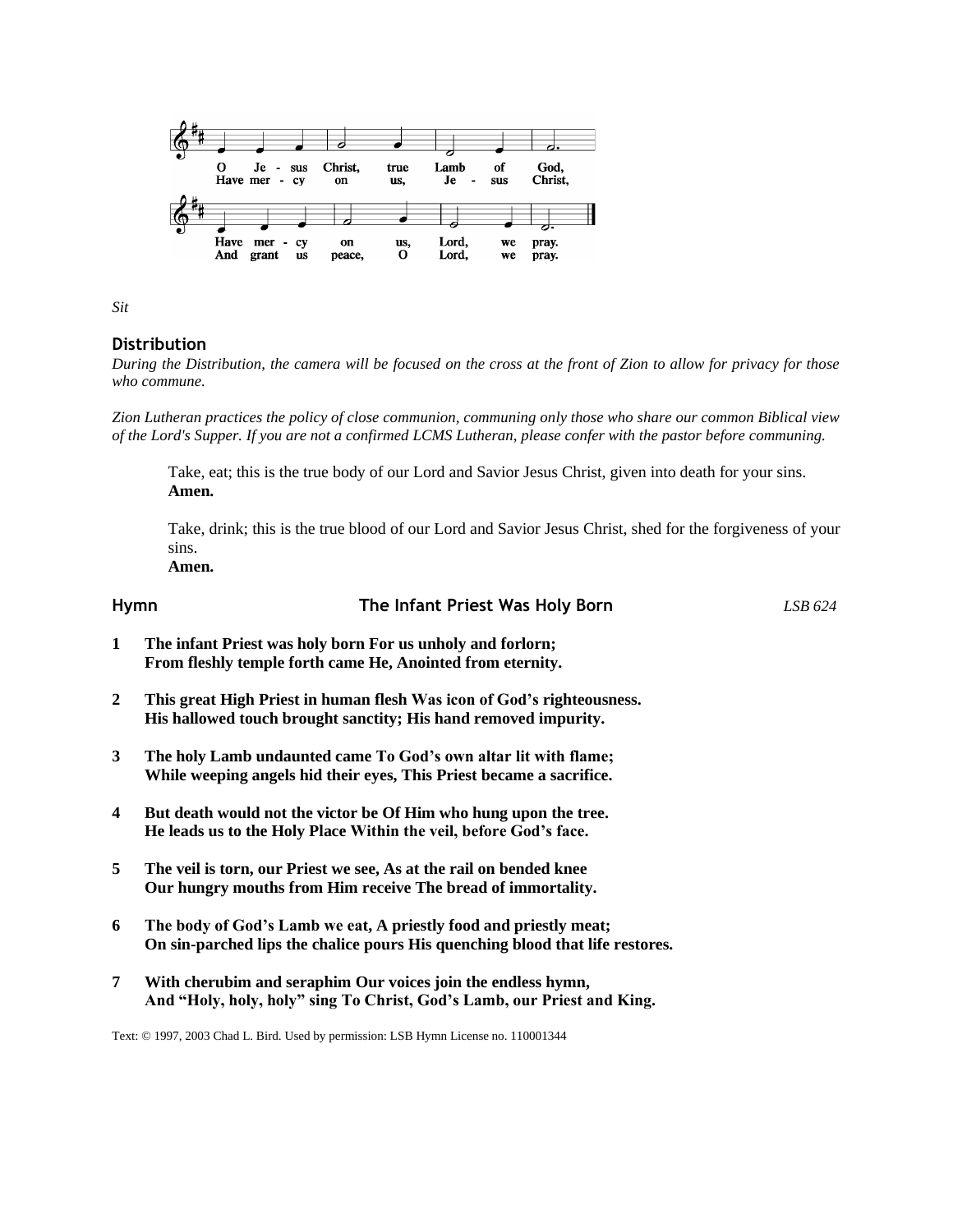|                  | Hymn                                                                                    | Lord Jesus Christ, Life-Giving Bread                                                                                                                                                                     |                                  | LSB 625 |
|------------------|-----------------------------------------------------------------------------------------|----------------------------------------------------------------------------------------------------------------------------------------------------------------------------------------------------------|----------------------------------|---------|
| $\mathbf{1}$     | Let me with holy food be fed, In hunger I address You.<br>Give me Your grace and mercy. | Lord Jesus Christ, life-giving bread, May I in grace possess You.<br>Prepare me well for You, O Lord, And, humbly by my prayer implored,                                                                 |                                  |         |
| $\boldsymbol{2}$ | To share Your cup of healing.                                                           | To pastures green, Lord, safely guide, To restful waters lead me;<br>Your table well for me provide, Your wounded hand now feed me.<br>Though weary, sinful, sick, and weak, Refuge in You alone I seek, |                                  |         |
| 3                | Assured of Your full pardon.                                                            | O bread of heav'n, my soul's delight, For full and free remission<br>I come with prayer before Your sight In sorrow and contrition.<br>Your righteousness, Lord, cover me That I receive You worthily,   |                                  |         |
| 4                | O Christ, my Lord of mercy!                                                             | I do not merit favor, Lord, My weight of sin would break me;<br>In all my guilty heart's discord, O Lord, do not forsake me.<br>In my distress this comforts me That You receive me graciously,          |                                  |         |
|                  | Text: Public domain                                                                     |                                                                                                                                                                                                          |                                  |         |
|                  | <b>Hymn</b>                                                                             | Jesus Christ, Our Blessed Savior                                                                                                                                                                         |                                  | LSB 627 |
| $\mathbf{1}$     | By His bitter grief and woe He saved us from the evil foe.                              | Jesus Christ, our blessèd Savior, Turned away God's wrath forever;                                                                                                                                       |                                  |         |
| $\boldsymbol{2}$ |                                                                                         | As His pledge of love undying, He, this precious food supplying,<br>Gives His body with the bread, And with the wine the blood He shed.                                                                  |                                  |         |
| 3                |                                                                                         | Jesus here Himself is sharing; Heed then how you are preparing,<br>For if you do not believe, His judgment then you shall receive.                                                                       |                                  |         |
| 4                |                                                                                         | Praise the Father, who from heaven To His own this food has given,<br>Who, to mend what we have done, Gave into death His only Son.                                                                      |                                  |         |
| 5                |                                                                                         | Firmly hold with faith unshaken That this food is to be taken<br>By the sick who are distressed, By hearts that long for peace and rest.                                                                 |                                  |         |
| 6                | Agony and bitter labor Were the cost of God's high favor;                               | Do not come if you suppose You need not Him who died and rose.                                                                                                                                           |                                  |         |
| 7                |                                                                                         | Christ says: "Come, all you that labor, And receive My grace and favor:<br>Those who feel no pain or ill Need no physician's help or skill.                                                              |                                  |         |
| 8                |                                                                                         | "For what purpose was My dying If not for your justifying?<br>And what use this precious food If you yourself were pure and good?"                                                                       |                                  |         |
| 9                |                                                                                         | If your heart this truth professes And your mouth your sin confesses,<br>You will be your Savior's guest, Be at His banquet truly blest.                                                                 |                                  |         |
|                  |                                                                                         |                                                                                                                                                                                                          | Hymn continues on the next page. |         |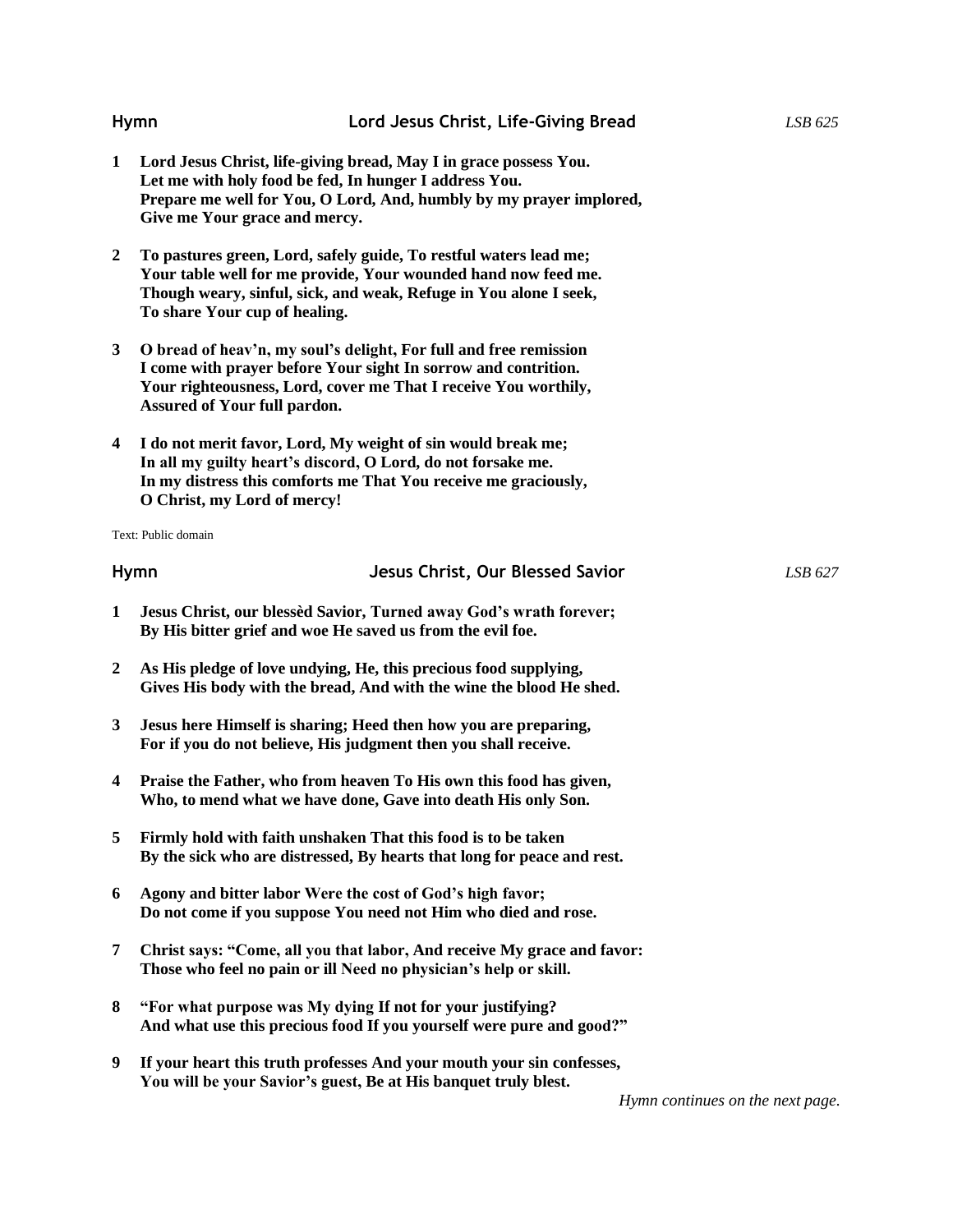### **10 Let this food your faith so nourish That its fruit of love may flourish And your neighbor learn from you How much God's wondrous love can do.**

#### Text (sts. 1–2, 4–5, 7, 9): Public domain

Text (sts. 3, 6, 8, 10): © 1980 and 2006 Concordia Publishing House. Used by permission: LSB Hymn License no. 110001344

#### *In dismissing the communicants, the following is said:*

#### **The Dismissal**

- P The body and blood of our Lord Jesus Christ strengthen and preserve you in body and soul to life everlasting. Depart  $+$  in peace.
- C **Amen.**

#### **Nunc Dimittis** *LSB 211*  $\blacksquare$  $10$  $\blacksquare$ Your vant Lord, now let ser De  $\overline{2}$  All glo the Fa ther, All ry to ক∙ part in heav'n - ly For the  $\mathbf I$ have peace, seen  $g$ lo - ry the Son, All glo the  $t<sub>0</sub>$  $-1$ to glo<br>Spir  $\bar{0}f$ Your grace:  $\frac{ry}{it}$  $r_{e}$ deem - ing For J. ev J.  $er$ Three - in -One; F.  $rac{A}{\text{For}}$ light to lead the Gen tiles  $Un$  $\overline{a}$  $\overline{a}$ as in the be gin L. ning, Is to Your ho  $\blacksquare$ ly hill, The glo  $\overline{\phantom{a}}$ ry of Your L. now, shall  $ev$  $\overline{a}$  $er$ be, God's tri une name re ple, Your cho  $\mathbf{I}\mathbf{s}$ el. peo  ${\bf sen}$ ra  $\mathbf{u}$ sound - ing **Through** all  $\mathbf{e}$ ÷. ter  $\mathbf{m}$ ty.

# **Post-Communion Collect**

#### $\mathbf{P}$  Let us pray.

We give thanks to You, almighty God, that You have refreshed us through this salutary gift, and we implore You that of Your mercy You would strengthen us through the same in faith toward You and in fervent love toward one another; through Jesus Christ, Your Son, our Lord, who lives and reigns with You and the Holy Spirit, one God, now and forever.

# C **Amen.**

#### **Benedicamus and Benediction** *LSB 212*

- $\overline{P}$  Let us bless the Lord.
- C **Thanks be to God.**
- P The Lord bless you and keep you. The Lord make His face shine on you and be gracious to you. The Lord look upon you with favor and  $\pm$  give you peace.
- C **Amen.**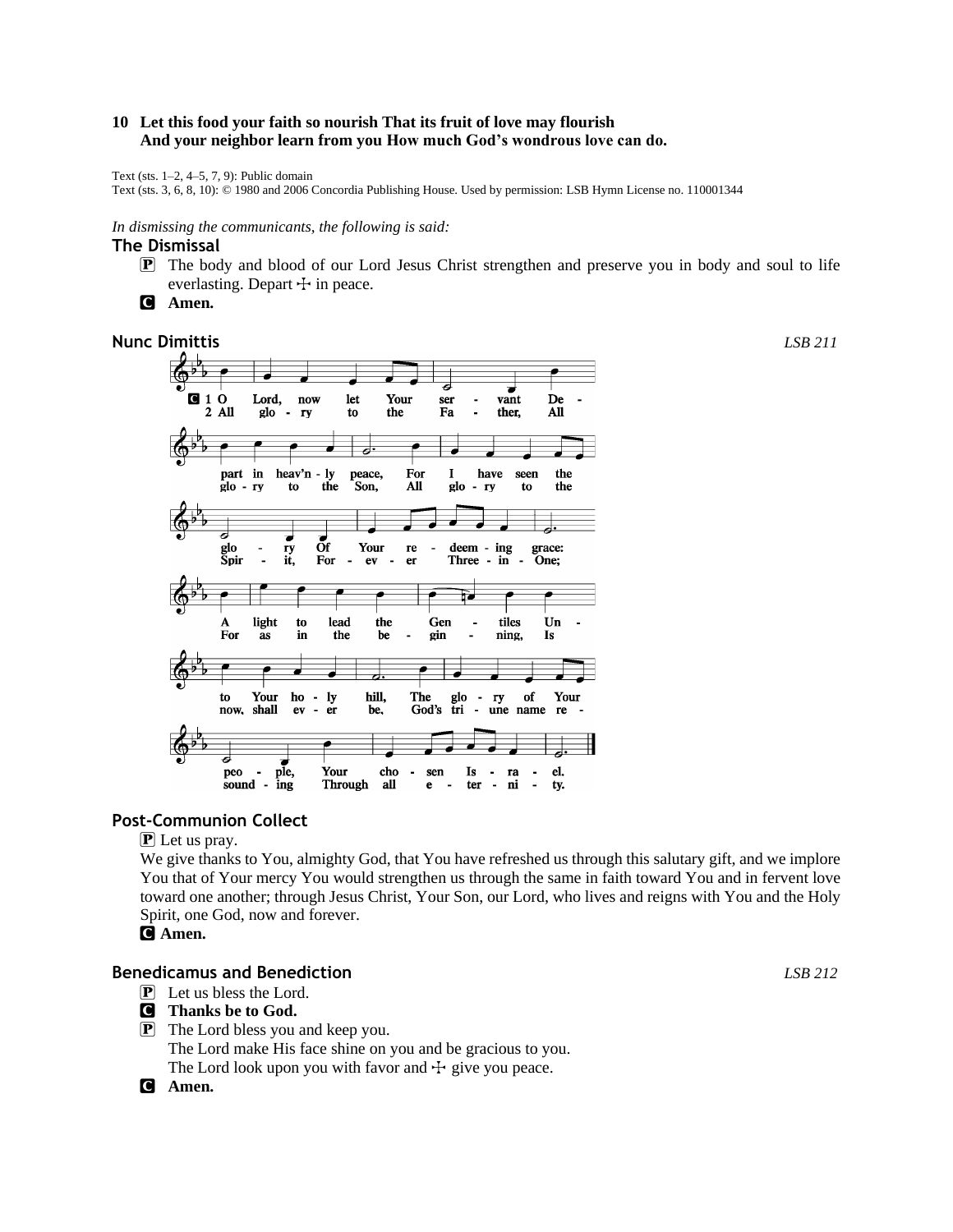|   | On Christ's Ascension I Now Build<br>Hymn                                                                                                                                                                                                     | LSB 492 |
|---|-----------------------------------------------------------------------------------------------------------------------------------------------------------------------------------------------------------------------------------------------|---------|
|   | On Christ's ascension I now build The hope of my ascension;<br>This hope alone has always stilled All doubt and apprehension;<br>For where the Head is, there as well I know His members are to dwell<br>When Christ will come and call them. |         |
| 2 | Since Christ returned to claim His throne, Great gifts for me obtaining,<br>My heart will rest in Him alone, No other rest remaining;<br>For where my treasure went before, There all my thoughts will ever soar                              |         |

**3 O grant, dear Lord, this grace to me, Recalling Your ascension, That I may serve You faithfully In thanks for my redemption; And then, when all my days will cease, Let me depart in joy and peace In answer to my pleading.**

Text: © 1941 Concordia Publishing House. Used by permission: LSB Hymn License no. 110001344

#### **Acknowledgments**

Unless otherwise indicated, all scripture quotations are from *The Holy Bible, English Standard Version*, copyright © 2001 by Crossway Bibles, a division of Good News Publishers. Used by permission. All rights reserved. Created by Lutheran Service Builder © 2006 Concordia Publishing House.

# LIFE AND LIVING ITEMS AT ZION ❖ ❖ ❖ ❖ ❖ ❖ ❖ ❖ ❖ ❖ ❖

#### **HONORING JEFF FICK**

**To still their deepest yearning.**

Jeff Fick started his service to the Lord in Lutheran Education 40 years ago as a teacher at Mt. Olive Lutheran School, Houston, TX in the fall of 1982. He also played organ and directed the church choir. In 1985, Jeff was called to serve Grace Lutheran School in Arlington, TX, as teacher and organist. In 1991, he was called to serve as principal at Immanuel Lutheran School in Springfield, IL and that started his career as a principal. In 1999, Jeff served at Trinity Lutheran School, Boone, IA and Elm Grove Lutheran, Elm Grove, WI starting in 2010. There was a big change in his career in 2017 when he was called to serve as Schools and General Executive for the Southern Illinois District. Jeff has quietly and faithfully served many students and families in many varied settings. He is a good listener and has always offered kind and faithful care in Christ's name to many students, parents, teachers, and congregations. We are proud to honor him this morning for 40 years of strengthening hundreds of families in God's Word and encouraging congregations in the Christian education of their children.

#### **USE OF THE PASCHAL CANDLE**

The Paschal Candle (the large candle located near the Altar during the Easter season) plays a special role in the Ascension service as it is extinguished during the reading of Acts 1, and the rising smoke reminds us of Jesus' ascension. The Paschal Candle is theologically tied to the resurrection of Jesus. The candle is lit for three reasons: Baptisms, Funerals, and each service during the Season of Easter. What ties these three things together? The Resurrection of our Lord. This is obvious enough during the Easter Season. But also remember that at Baptism we are baptized into Jesus' death and resurrection, and His resurrection is promised to us (Romans 6). The promise made at Baptism is fulfilled at a Funeral, as those who depart in faith experience the glory of Jesus' resurrection. The Paschal Candle reminds us, every time it is lit, of how our life begins and ends rooted in the promise of Jesus' resurrection, and our life with Him.

*Sit*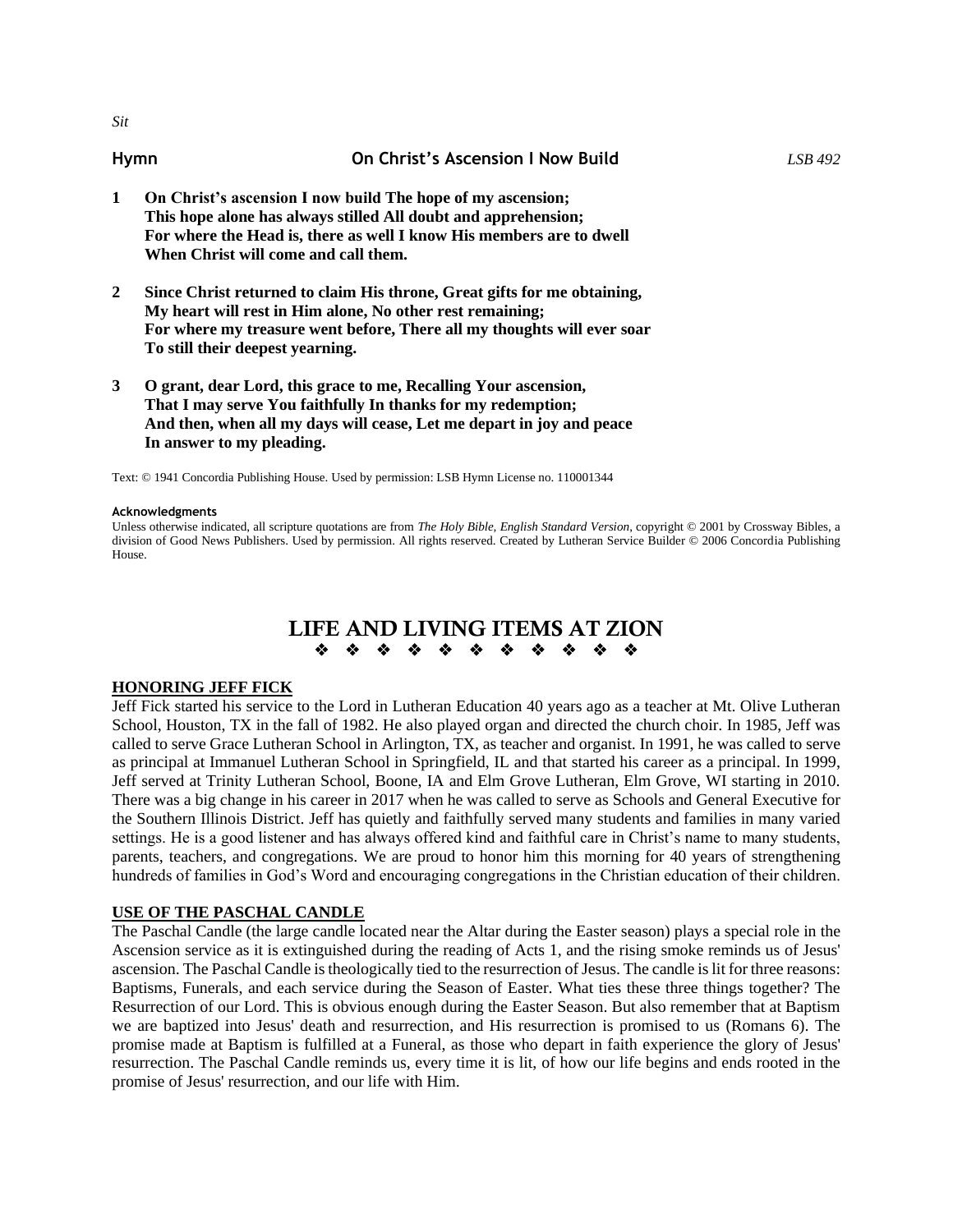### **THANK YOU FROM MARLENE LOCKWOOD**

Thank you, Zion, for the wonderful retirement party, beautiful flowers, and delicious food. It was truly a memorable day! Most of all thank you for allowing me to be a part of Zion Preschool for so many years, educating God's precious little ones and sharing Jesus' love with them!

### **JUNE ECHO – NOW AVAILABLE**

The June Echo is now available. Pick one up in the narthex today! *Note: For this month only, the Echo is printed in full color to feature our Graduates and their photos that are included in the Echo this month.* Next month the Echo will be printed in black and white again.

# **ZION TO HOST MONTHLY WORSHIP SERVICES AT BRIGHTLY**

Zion is offering an exciting new opportunity for worship at Brightly! We are scheduled to have a worship service hosted by Zion Lutheran Church on the first Wednesday of every month at 1:30 PM. (We hoped to have our first Brightly service at the beginning of May, but this was cancelled because of a lockdown at Brightly due to a Covid outbreak there.) This service will include singing hymns, joining in responses, Scripture readings, a brief message, and prayers. The service will probably last about 20-30 minutes. If you have relatives, friends, or loved ones at Brightly, please encourage them to join in for this monthly service. The service will be open to all residents at Brightly, not just members of Zion. Feel free to join your loved ones for the service also! Our next attempt at our first service at Brightly will be this Wednesday, June 1, 2022, at 1:30 PM.

# **SEM. DON STEIN'S ORDINATION AND MEAL, JUNE 12**

In thankfulness for the congregation's four years of support, Pastor-Elect Stein will be ordained a pastor here at Zion. The ceremony will be held Sunday afternoon, June 12, at 3:00 pm. All members of Zion are invited! A free meal will follow the service. Ordinations are not private events--the public is welcome and encouraged to attend! No RSVPs for the service are necessary whatsoever, but to ensure enough food is prepared, please sign up on the sheets on the table under the church office window in the narthex or respond on Facebook: <https://fb.me/e/2qyFzwQ5d> if you plan to attend the meal. It is rare to be able to celebrate an ordination in a congregation. Please make plans to attend this special service to support Pastor-Elect Stein and his family as he is placed into the Office of the Holy Ministry!

# **SEEKING "FRIENDSHIP FAMILIES" FOR INTERNATIONAL STUDENTS**

If you are willing to be a "Friendship Family" who would meet once a month with one or two SIU-E students from other countries, please call Bessie Fick at 515-230-9937 or email her at [Bessie.Fick@yahoo.com.](mailto:Bessie.Fick@yahoo.com) Some students who arrived at SIU-E last fall are still waiting to be assigned a "Friendship Family." Please volunteer to help welcome these students who are far from home to make them feel at home here.

# **NEW PROCESSIONAL CROSS DONATED TO ZION**

It is the custom in many Lutheran churches to have processions on special occasions of the church year. (Easter, Christmas, funerals, etc.) Historically, a cross is included in these processions. Yet Zion does not have one! As a thank you for the past four years of prayers, support, forgiveness and love, the Stein family has commissioned a processional cross for the congregation. It was designed with the help of Zion's Elders, Church Council, Altar Guild, and Pastor Clayton to match the woodwork and aesthetics of the sanctuary. It was hand-crafted by Rev. Dan Vines of Calvary Lutheran Church in Aberdeen, WA. God-willing, it will be a reminder of *Who* is preached every Sunday for generations. *Soli Deo Gloria!*

# **UPCOMING BIBLE STUDIES**

For the last several months, Sem. Stein and Sem. Moellenhoff have led the congregation through an overview of all the books of the New Testament through an animated video and discussion each week. This brief walkthrough of the New Testament concluded on May 22 with the Letter to Philemon. On May 29 and June 5, Pastor Clayton will lead a 2-week Bible Study on the topic of "In the World but not of It." We will explore together how the secular world and the church approach and respond to various situations and consider how the secular world at times sets the agenda for the church, and how the church can respond and provide light to the secular world. These two class sessions will be designed to be very open and discussion-oriented and should be an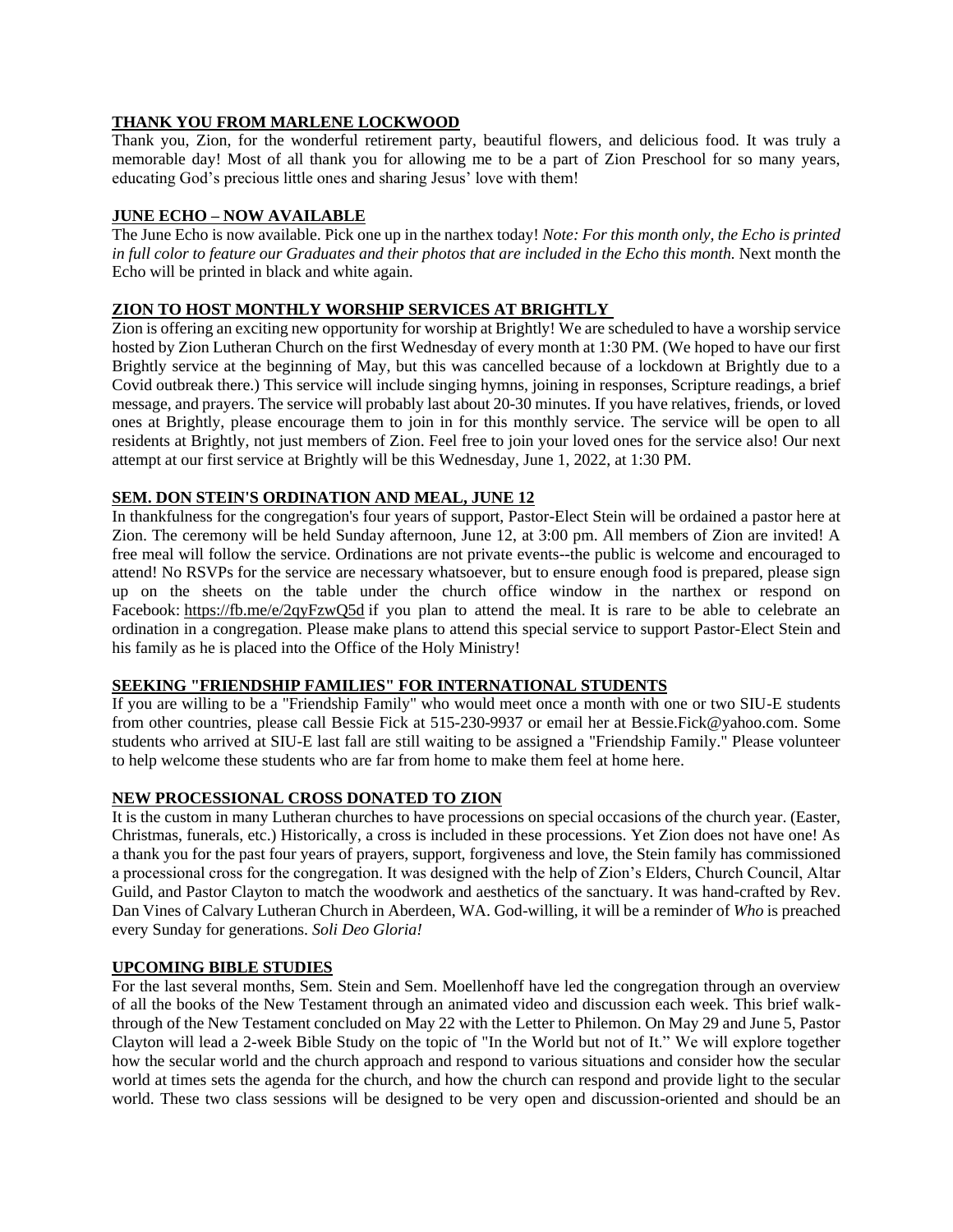engaging exchange of ideas. Please make plans to attend! Jeff Fick will lead Adult Bible Study on June 12-26, and then again on July 31 and August 7, on the topic of "Conflict Resolution and Reconciliation." Our Lord calls us to live in peace and forgiveness, and yet we often see stresses in our relationships with those around us. This study will help us learn from God's Word how we can all become peacemakers as we seek to share with each other a "ministry of reconciliation" as we rejoice to live together as one in the family of faith. We look forward to seeing you in Adult Bible Study in the Church Basement each Sunday morning at 8:45. We'll see you there.

# **VOLUNTEERS NEEDED FOR SUMMER SACK LUNCH PROGRAM**

Zion will be participating in the summer lunch program again this year. Zion's week will be June 20-24. There are three ways you can help. We need donations in order to buy the food needed. Please consider donating. You can put your donations in the sack on the table in the narthex. We need volunteers to help make sandwiches and fill the sacks, and/or drive the lunches to designated drop off points. This takes only a few hours in the morning, starting around 9 or 9:30. There is sign-up sheet on the table in the narthex. Please volunteer for one or more days. Ideally, we need four volunteers to help in the kitchen. Lastly, we need someone who has a Sam's card to take us shopping for the food in bulk. If you have any questions or want to help, please contact Gail Frey, home:618-566-7294 or cell: 618-806-7294, or Linda Hoskins at 618-210-6987. Thank you.

# **ZION VBS 2022 - GOD'S WONDER LAB**

When: June 13–17 from 6–8 pm. Who: Children ages 3–11 years old.

Please join us for a fascinating science lab that will help explain how things are possible with God. In Jesus' ministry, He did things that cannot be explained. He turned water into wine, walked on water, and His greatest miracle of all was dying on the cross and rising from the dead for our salvation. Discover that Jesus does the impossible for us in God's Wonder Lab. Please invite your friends and families! Register online at <https://vbsmate.com/events/ZionMascoutahVBS/23280> Questions or want to volunteer? Contact Marsha Baro at [mkrausz11@gmail.com](mailto:mkrausz11@gmail.com) or 618.558.5913. There is a sign-up sheet in the Narthex.

# **ZION'S HELPING HANDS NEEDS VOLUNTEERS**

Our team of "Helping Hands" needs a few more volunteers. Can you give an hour or two on occasion to help a member of our church? You may be asked to provide transportation to church or to a medical appointment. Perhaps take a member shopping or help with light housekeeping. If interested, please contact Lesley Eads at (618) 623-2360, Jordan Rehfeldt at (618) 980-8475, or Linda Hoskins at (618) 210-6987.

*"As each has received a gift, use it to serve one another, as good stewards of God's varied grace." 1 Peter 4:10*

# **YOU WANT 80 OF WHAT???**

You will be seeing lots of info this year about the 80<sup>th</sup> birthday of the LWML, which Zion's Ladies Aid is part of. Every TWO MONTHS, as part of this celebration, we are choosing to collect "at least" 80 of specific items. We invite YOU to help us in this activity. **May/Jun we will collect BOTTLES OF WATER for First Responders (police, firefighters, EMTs)**. There will be a collection box in the narthex for these items, or if you are bringing a large quantity package, please put it in the coatroom. **We want to emphasize that you can donate ANY size water bottles, not just the large ones**. Keep watching for future collections. Thanks in advance!!

# **40th ANNUAL HERITAGE DAYS IN OKAWVILLE**

Okawville's annual "Heritage Days" is being held Saturday, June 11<sup>th</sup> and Sunday, June 12<sup>th</sup> from 10:00 AM to 4:00 PM at the Schlosser Complex Historic Site, 114 W. Walnut St. in Okawville. There is NO admission. There will be authentic German food, a Farmer's Market, games for the kids, heritage crafts, vendors, live entertainment, and an action auction Sunday at 2:00 PM. For more information, call 618-243-6213.

# **18 th ANNUAL BOB STREUTER MEMORIAL GOLF SCRAMBLE**

The Southern Illinois District is looking for golfers to play in the 18<sup>th</sup> Annual Bob Streuter Memorial Golf Scramble on Sat., June 11<sup>th</sup>, at RMB Golf Course in Okawville. Profits are used to give students financial grants if they are enrolled in one of our LCMS Universities or Seminaries and studying to be a full-time church worker. This year our planning committee decided to add sponsorship categories/amounts to support the tournament and the Student Aid Endowment Fund. Sponsorship forms are on the counter in the narthex. For more info call Dan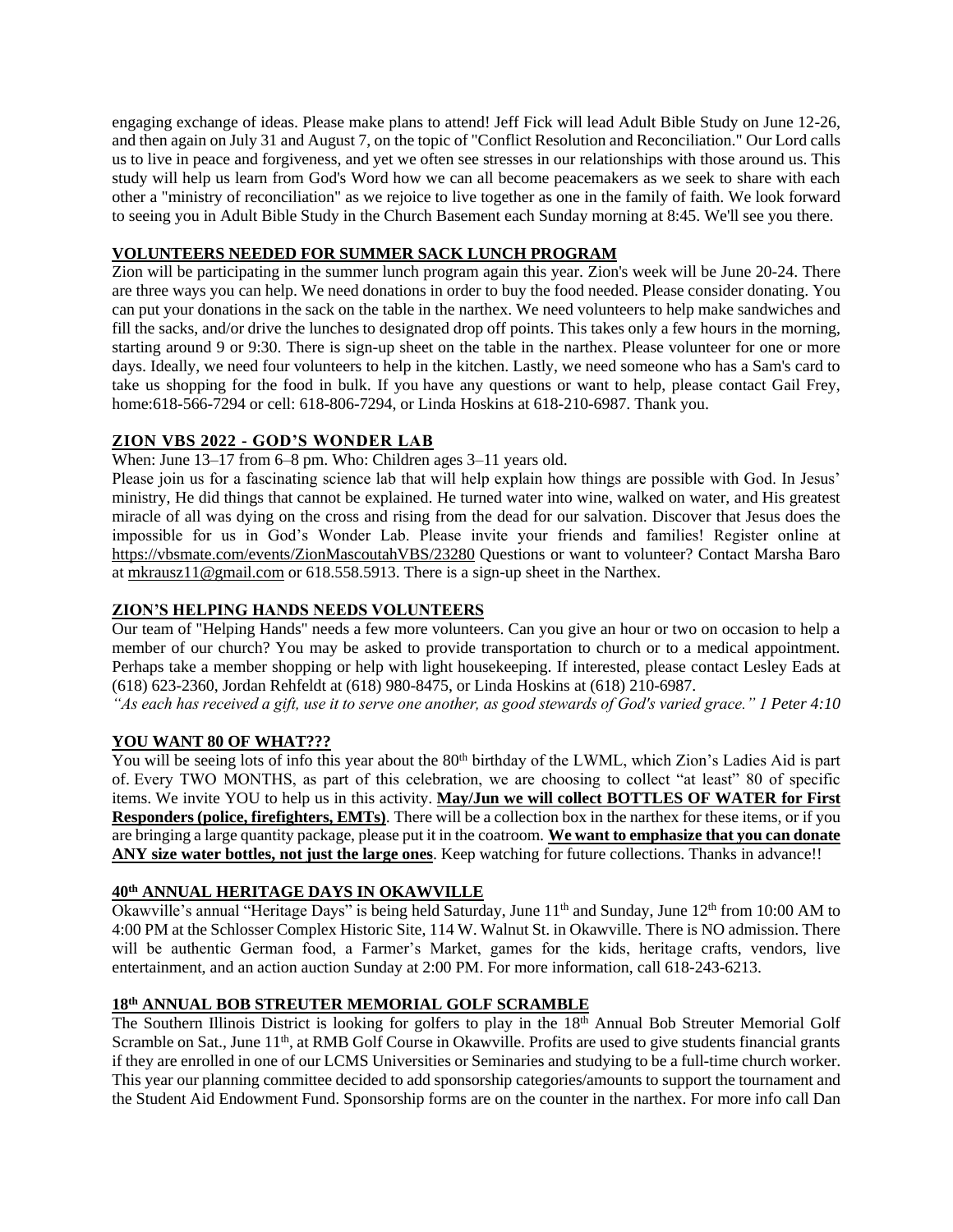Roth at 618-972-8087, Wally Streuter at 618-973-8377, Ruth Waeltz at 618-317-2678, Amy Kurtz at 901-237- 2678, or Drew Novara at 618-559-0556.

### **LISTEN TO WORLDWIDE KFUO AM850**

KFUO Radio, the broadcast voice of The Lutheran Church—Missouri Synod, shares Christ for you anytime, anywhere on KFUO.org via worship services, Bible and theology studies, practical talk programs, and sacred music. Find programs on demand at [kfuo.org](https://kfuo.us19.list-manage.com/track/click?u=54af661ed49340a315983cb13&id=6a950cafc7&e=0f60058984) and wherever you get your podcasts! Find us on social: @KFUOradio on [Facebook,](https://kfuo.us19.list-manage.com/track/click?u=54af661ed49340a315983cb13&id=779d2e4e95&e=0f60058984) [Twitter,](https://kfuo.us19.list-manage.com/track/click?u=54af661ed49340a315983cb13&id=20ab6527dc&e=0f60058984) and [Instagram.](https://kfuo.us19.list-manage.com/track/click?u=54af661ed49340a315983cb13&id=030cfa3bcf&e=0f60058984) CHRIST FOR YOU this week on KFUO AM850 & kfuo.org: Study Genesis 6-10 on Thy Strong Word (weekdays at 11:00 a.m.), worship with us in Daily Chapel at 10:00 a.m., study Acts 12-15 on Sharper Iron (weekdays at 8:00 a.m.) and dig into The Cause of Sin in Augsburg Confession Article XIX on Concord Matters (6/4 at 10:00 a.m.). Find programs live and on demand at kfuo.org and the KFUO Radio app!

### **SOLID, SERIOUS, SUBSTANTIVE…**

Issues, Etc. is a radio talk show and podcast produced by Lutheran Public Radio in Collinsville, IL and hosted by LCMS Pastor Todd Wilken. This week's topics include: The Sexual Abuse Scandal in the Southern Baptist Convention; Harold Frank's WWII Story of Faith & Courage; Rep. Nancy Pelosi Denied Communion by an Archbishop; The Mind of Christ and more. You can tune in live weekdays from 3-5 p.m. on KFUO, 850 AM in St. Louis. You can also listen at your convenience at [issuesetc.org,](https://r20.rs6.net/tn.jsp?f=001kvpVhej7xsM_KGiKedeYJr5GkPeD376IPqjpr81ql9ibsQXo2gUjBzNcvVusK4MVA96KlR5XxTesLfoKC-pbJf0LCZZe6kcJoiT4JBf1h9Z9sHjCIS7poh5XqB8SPc87FogbPVi2hTXHh8F1h3hF5g==&c=n6L6j7fSHpQNh8-8G7dA-dkiipjOuT31ji233Ptu-Ubt532b3Agc7g==&ch=GRvy-MyvoM7lPpE5ZEdAoJIdrQctU5zYt6uHaDYJjG_QkjabxXDrTg==) the LPR mobile app and your favorite podcast provider.